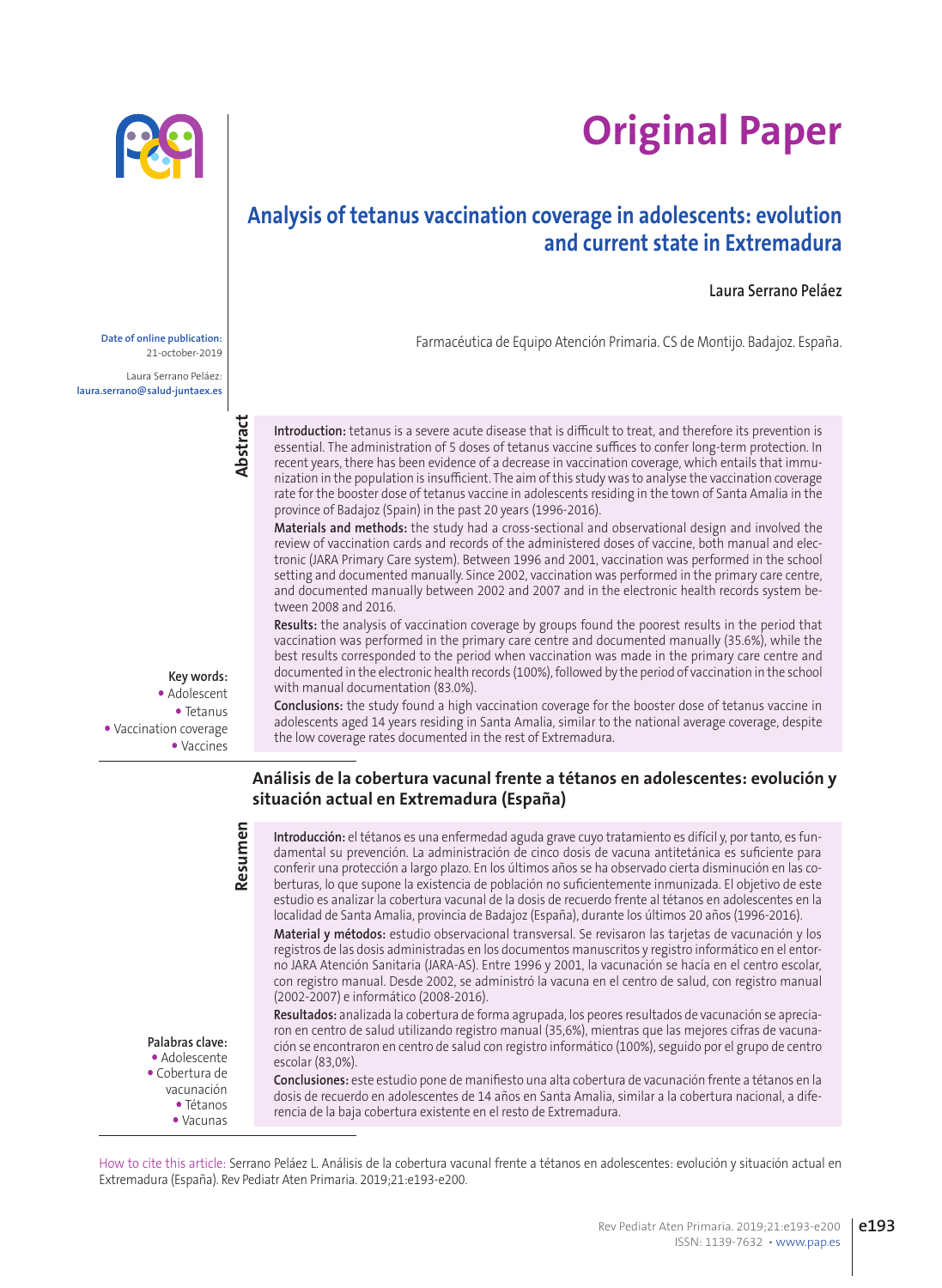# **INTRODUCTION**

Tetanus is a severe acute disease caused by the toxin of the bacillus *Clostridium tetani*, which proliferates under anaerobic conditions at wound sites. These wounds, which may or may not be noticed, provide the point of entry to the body, and puncture, scrape or burn wounds are particularly dangerous. Contaminated injections and some surgical techniques also may lead to tetanus. This disease is never transmitted through close contact between people, and it always occurs through a reservoir. The clinical picture of tetanus is characterised by painful muscle spasms and a very characteristic facial expression known as the "sardonic smile'. This disease is difficult to treat, and therefore its prevention is essential. The latter can only be achieved by active immunisation (tetanus vaccine) or passive immunisation (tetanus immune globulin). Vaccination is the most effective preventive measure.<sup>1,2</sup>

Tetanus is an infectious disease with a low morbidity but a high mortality, and the main means available to reduce its incidence and ultimately eradicate it is an effective, safe and inexpensive vaccine.<sup>3</sup> Vaccines save millions of lives each year and are among the most safe and effective public health interventions, providing benefits in terms of disease prevention and control but also social and economic ones. The recent development of the Global Vaccine Action Plan (GVAP) for 2011- 2020, endorsed by the 194 Member States of the World Health Assembly, is a framework that recognises the importance of vaccines and reaffirms that expanding vaccination would advance global wellness.4 One of the main objectives of the World Health Organization (WHO) in developed countries is fighting tetanus by maintaining a high vaccination coverage, with the administration of sufficient booster doses to prevent tetanus in all age groups.2

The administration of booster doses achieves the maintenance of a high titre of protective antibodies, and it is believed that 5 doses of tetanus vaccine suffice to confer long-term protection. The vaccine used in Spain is a suspension of inactivated diphtheria and tetanus toxoids adsorbed in aluminium salts. After vaccination, nearly 100% of vaccinated individuals produce antibodies against vaccine antigens, but the conferred immunity declines over time. The number of doses of diphtheria and tetanus vaccine administered during childhood has a significant impact on the duration of the immunity acquired after ach booster dose given in adulthood. $1$ 

The first time that the immunization schedule in Spain included a booster dose of tetanus vaccine at age 14 years was 1975.<sup>2</sup> At present, the Advisory Committee on Vaccines of the Asociación Española de Pediatría (Spanish Association of Paediatrics) (CAV-AEP) publishes the immunisation schedule that it considers optimal for children in Spain on a yearly basis, taking into account the available evidence on vaccines and the current official routine immunization schedules in the country. It continues to recommend the use of the tetanus toxoid, reduced diphtheria toxoid and acellular pertussis vaccine (Tdap) at age 12 to 14 years as a booster dose.<sup>5</sup> At the same time, the Committee on the Vaccination Programme and Register, a scientific and technical organism of the Interterritorial Council of the Spanish National Health System, carries out evaluations and proposes changes that are later incorporated in the immunisation schedules of the different autonomous regions in Spain.<sup>6</sup> After evaluating programmes for vaccination against tetanus in Spain and neighbouring countries and reviewing the scientific evidence on the protection conferred by different vaccination schemes, this organism has recommended administration of a booster dose of tetanus-diphtheria vaccine (Td) at age 14 years.<sup>7</sup>

Both Decree 14/2016, of 23 February, which amends Decree 161/2006, of September 6 and approves the full immunization schedule of the region of Extremadura, and Decree 149/2018, of September 4, which amends Decree 204/2016, of December 14, which approve the full vaccination schedule for Extremadura and was published in the *Diario Oficial de Extremadura* (Official Bulletin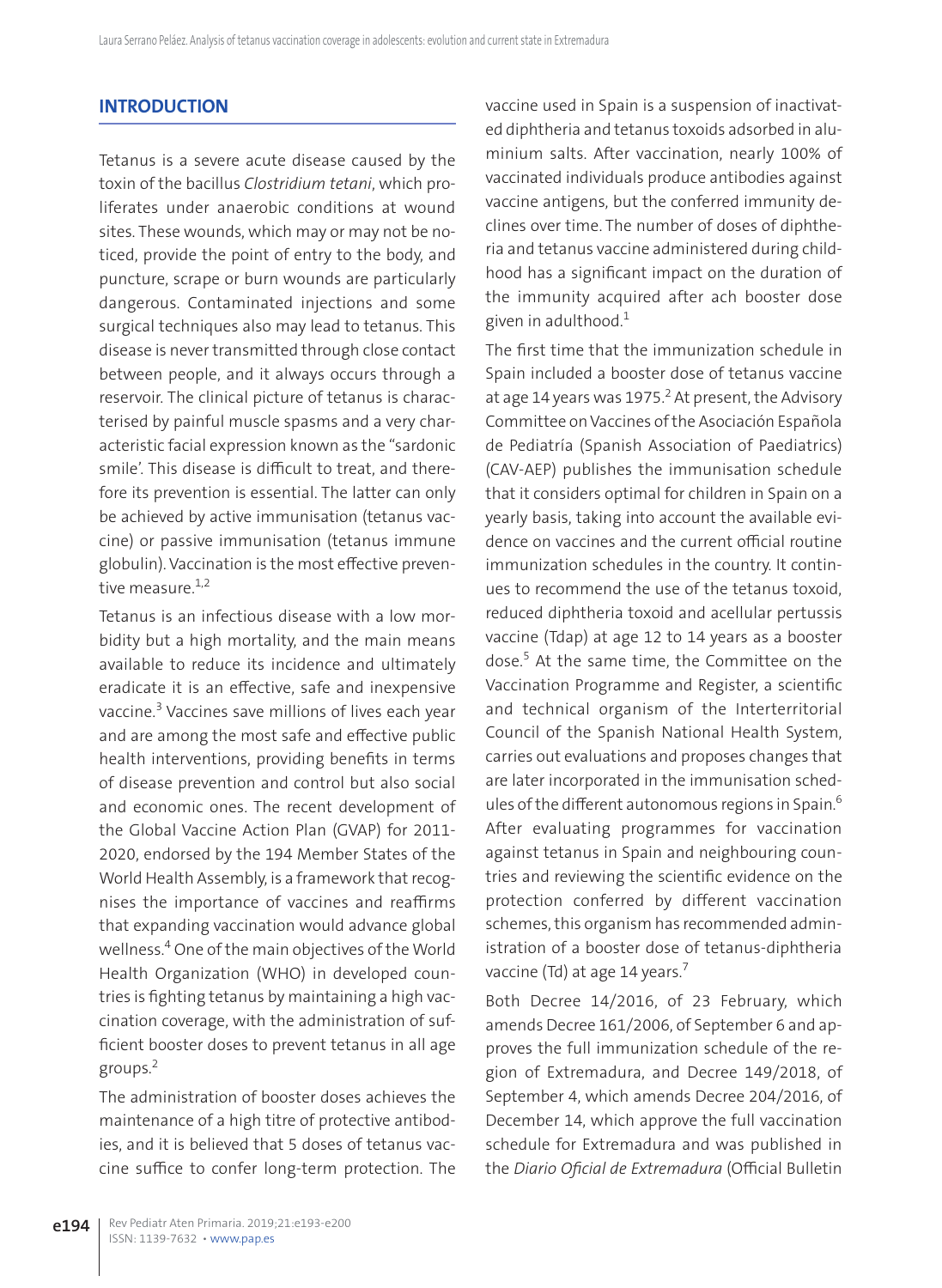of Extremadura), recommend administration of a dose of Td at age 14 years. The Td vaccine has a reduced diphtheria antigen load and may be used starting at age 7 years, although it is meant for use in children aged 14 or more years and adults. $8$ 

The policy of routine universal vaccination and the high vaccination coverage rate achieved have succeeded in making tetanus an infrequent disease in Spain. There are no cases of neonatal tetanus and the few cases of tetanus occur in adults with incorrect or incomplete vaccination,<sup>6</sup> with the same age distribution, number of cases and mortality found in other western countries.<sup>7</sup> In Extremadura, the last notified case dated from 2005, until a case of tetanus was reported in June 2, 2017 in a man aged 68 years for who there is no documentation of any previous vaccination against tetanus.<sup>9</sup>

In Spain, childhood vaccination is not only accepted but widely demanded by the population, and therefore there is a high vaccination coverage rate.<sup>10</sup> In adults, the frequency of complete vaccination is low, and it is important to remember that the titre of circulating antibodies decreases with time.<sup>3</sup> In spite of this, in recent years there has been a decline in some vaccination coverage rates, which means that in some regions of Spain, there may be entire pockets of the population that are not immunised and therefore not protected. 10

A preliminary analysis of the vaccination coverage for the booster dose of tetanus-diphtheria in year 2016 showed a coverage of 82% for the population aged  $14-16$  years in Spain.<sup>11</sup> By autonomous region, Catalonia had the highest coverage with a rate of 96.4%, while Extremadura only had a coverage rate of 52.7% in adolescents aged 14 years.<sup>12</sup> In the Don Benito-Villanueva health district, the coverage is of 71.1% (data of the Public Health System of Extremadura, accessed August 18, 2017).

The rationale for this study was that we did not know of any previous studies of these characteristics in our region, as few studies provide global data allowing comparison with similar criteria. We also believed it would be useful for the purpose of knowing the actual vaccination rate, as we used data rather than estimates, as this can help im-

prove the development of vaccination policies in the Public Health System of Extremadura.

The main objective of the study was to analyse the vaccination coverage for the booster dose of tetanus-diphtheria vaccine (Td) administered at age 14 years in the town of Santa Amalia (Don Benito-Villanueva Health District of Extremadura) to observe its evolution in the 1996-2016 period. A secondary objective was to determine whether coverage was lower in adolescents aged 14 years (from this point on referred to as "adolescents') vaccinated in primary care centres compared to those vaccinated in the school.

# **MATERIALS AND METHODS**

**Study design:** cross-sectional observational descriptive study of all doses of tetanus vaccine administered at age 14 years to residents of the town of Santa Amalia in the province of Badajoz (Spain) in the past 20 years (1996-2016).

**Study universe:** adolescents aged 14 years residing in the town of Santa Amalia.

**Study sample:** adolescents aged 14 years residing in the town of Santa Amalia vaccinated against tetanus in the local school or primary care centre.

**Inclusion criteria:** having been vaccinated in the school or primary care centre at age 14 years while being included in the population census of Santa Amalia.

**Exclusion criteria:** age other than 14 years at the time of vaccination (different birth year), age of vaccinated individual unknown (birth year unknown), residence in a town other than Santa Amalia (Valdehornillos, Torrefresneda, Conquista del Guadiana, Hernán Cortés, Yelbes or Medellín).

**Sample size and sampling method:** there were a total of 1142 adolescents aged 14 years residing in the town of Santa Amalia, of who 869 had been vaccinated, 551 at the primary care centre and 318 in school. The initial sample was larger, but the application of the exclusion criteria led to the elimination of 142 children vaccinated between 1996 and 2007. The adolescents included in the final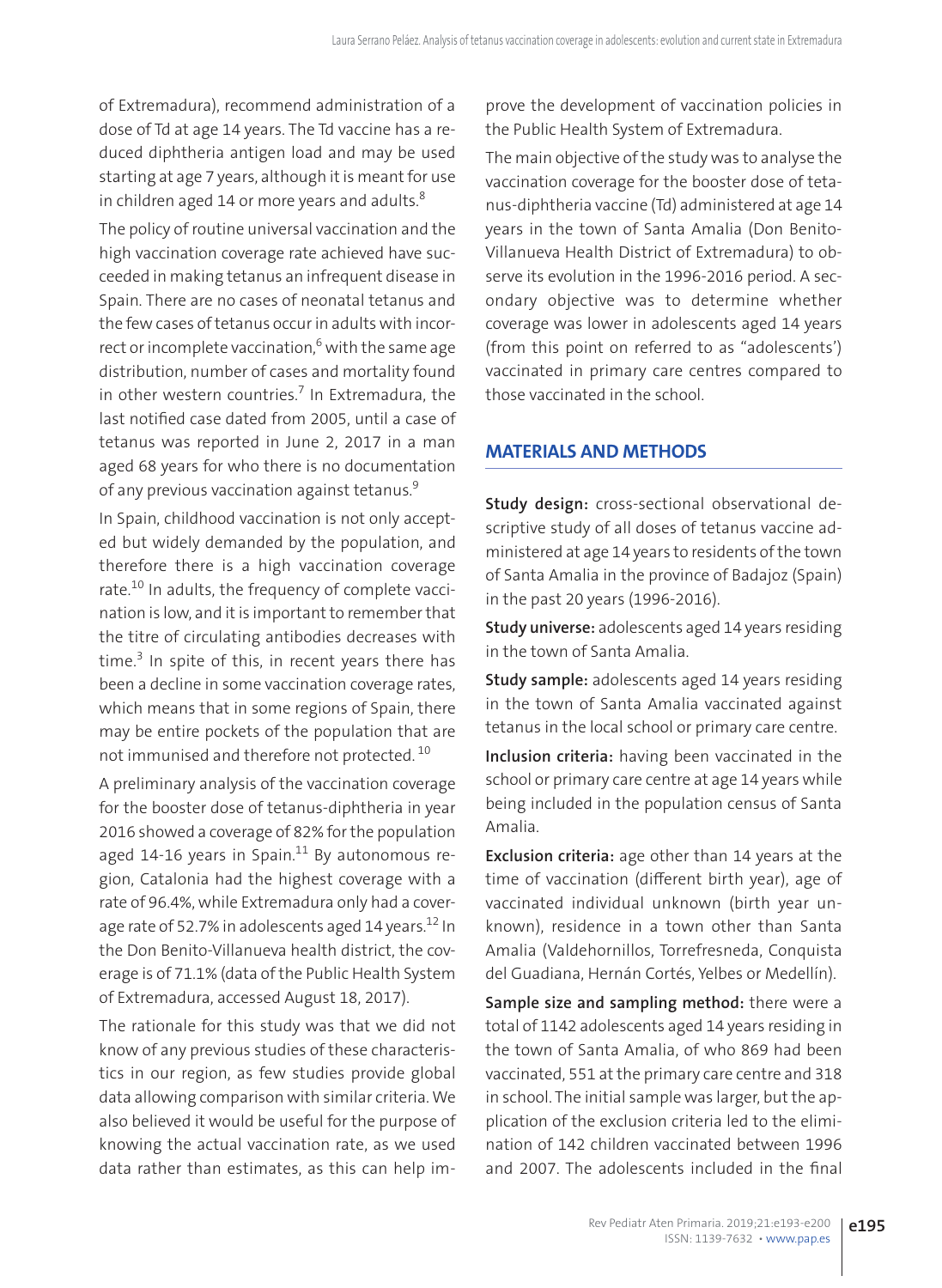analysis were those that had been vaccinated, as shown in **Table 1**, which presents the vaccination coverage rates.

**Data collection and calculation of coverage:** a spreadsheet was created to group and count vaccinated adolescents from the population under study by year of administration of the vaccine as well as the size of the reference population. There were 3 distinct groups or periods: school setting (1996-2001), primary care centre and manual records (2002-2007) and primary care centre and electronic records (2008-2016). The vaccination coverage rate was calculated as a percentage with a single decimal value.

The data on the vaccinated adolescents included in the analysis was obtained from different sources. Data for years 1996-2007 was obtained from the review of individual vaccination cards and handwritten records of administrated doses of vaccines that were compiled on a monthly basis. For years 2008 through 2016, the data was obtained from the records of administered doses entered through applications for the JARA Primary Care system, which is the database used by the public health system of Extremadura.

The vaccination coverage rate was calculated with the following formula:

Vaccination coverage rate (%) = vaccinated individuals × 100 / reference population.

We obtained information for the reference population for years 1997 to 2016, both included, from census data of the Instituto Nacional de Estadística (National Institute of Statistics, INE). For year 1996, the population reference was obtained from CIVITAS, the population and health care resource management electronic system of Extremadura. The census of the INE started in 1997, and therefore census data were not available for year 1996.

### **RESULTS**

**Table 1** presents the vaccination coverage rate for the booster dose of Td in adolescents residing in Santa Amalia, divided in three periods that correspond to the different combinations of the setting where the vaccine was administered and the form of documentation: 1996-2001, 2002-2007 and 2008-2016.

A comparison of the overall data for each of these periods in Santa Amalia showed that the highest coverage was achieved in the group vaccinated at the primary care centre with electronic records (2008-2016) followed by the group vaccinated in the school, which also had high coverage rates (1996-2001). The lowest coverage, with a substantial difference compared to the other 2 periods, corresponded to the group vaccinated in the primary care centre with manual documentation of the administered vaccines in 2002-2007. The lowest coverage rates in the town of Santa Amalia (Don Benito-Villanueva health district) occurred in years 2004, 2005 and 2006. However, these 3 years are the years for which the highest percentages of adolescents were eliminated from the sample due to the application of exclusion criteria (40%, 44.4% and 75%, respectively).

| Table 1. Vaccination coverage rate for the Td vaccine at the CS Santa Amalia, 1996-20166 |      |       |       |       |       |      |      |       |
|------------------------------------------------------------------------------------------|------|-------|-------|-------|-------|------|------|-------|
| School                                                                                   |      |       |       |       |       |      |      |       |
| 1996                                                                                     | 1997 | 1998  | 1999  | 2000  | 2001  |      |      |       |
| 85.7                                                                                     | 56.3 | 108.0 | 100.0 | 78.7  | 78.1  |      |      |       |
| Primary Care Centre, manual records                                                      |      |       |       |       |       |      |      |       |
| 2002                                                                                     | 2003 | 2004  | 2005  | 2006  | 2007  |      |      |       |
| 52.8                                                                                     | 55.1 | 12.7  | 10.0  | 4.0   | 88.0  |      |      |       |
| Primary Care Centre, electronic records                                                  |      |       |       |       |       |      |      |       |
| 2008                                                                                     | 2009 | 2010  | 2011  | 2012  | 2013  | 2014 | 2015 | 2016  |
| 94.2                                                                                     | 95.7 | 81.5  | 102.9 | 117.0 | 114.0 | 89.8 | 92.5 | 116.0 |

**Td:** low antigen load tetanus and diphtheria vaccine.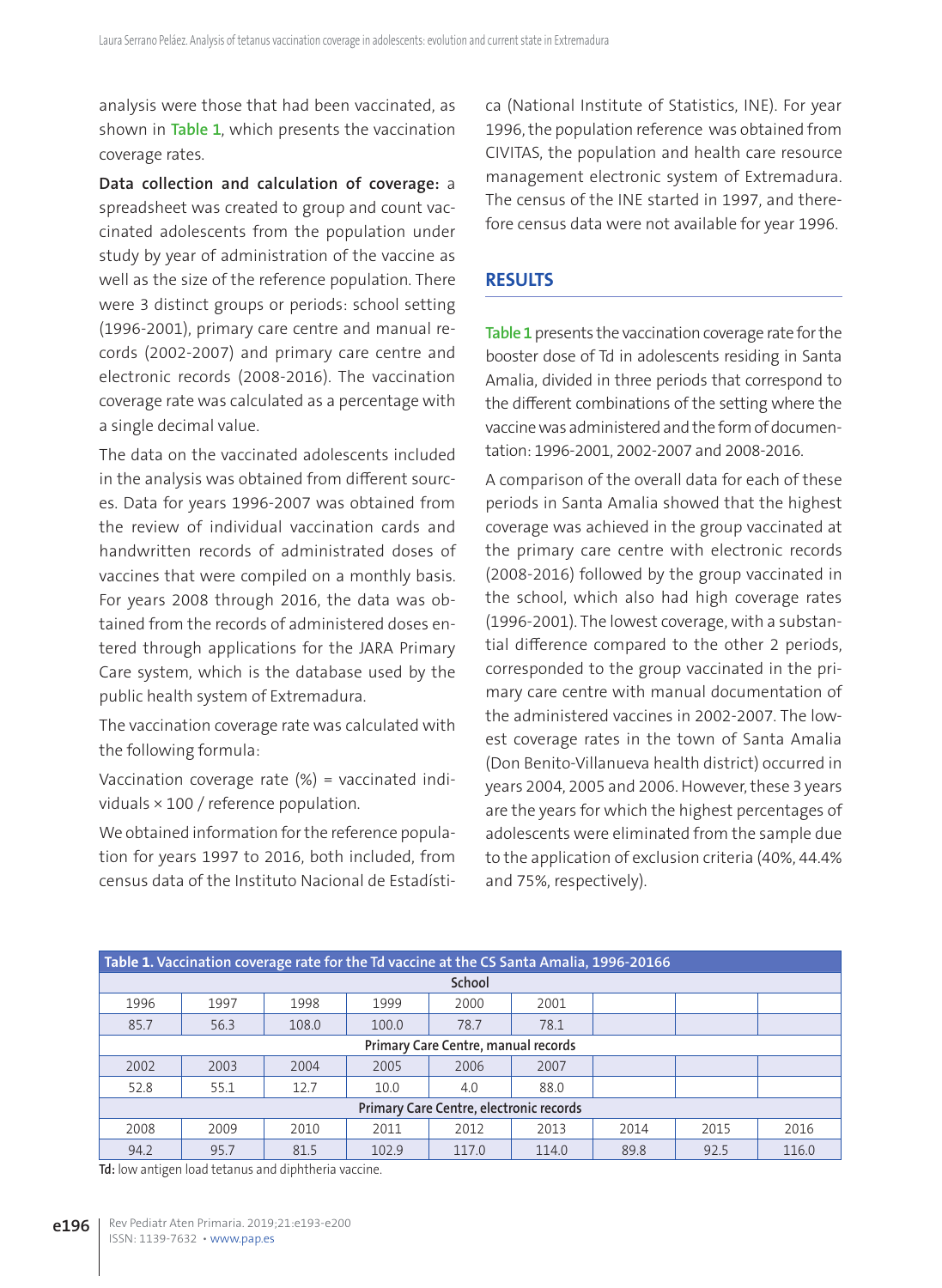## **DISCUSSION**

This study analyses the tetanus vaccination coverage in the town of Santa Amalia in the province of Badajoz, Spain, in the past 20 years (1996-2016), during which adolescents have received the tetanus vaccine in different settings and vaccinations have been recorded using different formats. Between 1996 and 2001, the vaccine was given in the school and vaccination was documented manually. From 2002, the vaccine was given in the primary care centre, and vaccination was initially recorded by hand (2002-2007) and later electronically (2008-2016).

The strategy of vaccination against tetanus in the school (1996-2001) achieved high coverage rates, and it would be fair to say that this was a good approach, in which practically the entire target population was vaccinated en masse in a single day. In fact, the vaccination coverage in that period was nearly as good as it is now, using the electronic system JARA-Primary Care introduced in 2008. The transition period when vaccination moved from the school to the primary care centre, from 2002 to 2007, corresponded to the worst results. During this period, adolescents visited the primary care centre for the Well Child programme routine checkup, which included administration of the tetanus vaccine. The possible causes of this dramatic drop in vaccination may be due to patients forgetting the routine visit at this age and the manual documentation of vaccines with its inadequate archiving system, as we found months and years mixed up in the records, incomplete documentation (missing date of birth, address or town) and duplicate records, among other problems.

One of the limitations of the study was that in the school setting, vaccines were administered by school year, that is, vaccination was not performed taking into account the year the adolescent was born or the town where the adolescent resided. Thus, exclusion criteria were needed to make the different groups under study homogeneous. In 1997 there were 2 vaccination campaign periods: vaccination in February for the 1996/1997 academic year, and vaccination in October and November for the 1997/1998 academic year.

Other limitations to be taken into account for the appropriate interpretation of the results is that vaccination was delivered in 2 settings (school versus primary care centre) and issues related to documentation, which was performed either manually or electronically. In fact, the vaccination coverage rates of more than 100% found in some years may be due to the inclusion in the numerator of vaccinated children that were not part of the reference population or not registered as residents of Santa Amalia. Cases that did not meet the established inclusion criteria were categorised as unvaccinated individuals, when in fact most of these adolescents were probably correctly vaccinated.

Comparing the vaccination data for Santa Amalia to the overall coverage in the Don Benito-Villanueva health district, we found that this town had a high coverage rate, which was much higher than the overall coverage rate for the entire district every year under study (**Table 2**). In this study, the definition of correct vaccination corresponded to administration of the vaccine in the year that the adolescent turned 14 years of age. In the last 9 years, the vaccination coverage in adolescents for the tetanus vaccine was similar or slightly higher in Santa Amalia compared to the average in Spain (**Table 2**). A comparison of data for 2016 (**Table 2)** shows that while the overall coverage in Spain was 82.0%, the coverage for the region of Extremadura was of 52.7%. This was far below the national average and the coverage rates in all other autonomous regions in Spain, which were similar to the national average (**Table 3**). Still, it is important to remember that an accurate comparison at different levels (nationwide, autonomous region and health district) requires that the databases used for the calculation of coverage rates correspond to the actual population and that these databases are comparable to each other.

Broader studies of vaccination coverage data would be useful, starting with the rest of the towns included in the Don Benito-Villanueva health district with potential expansion in later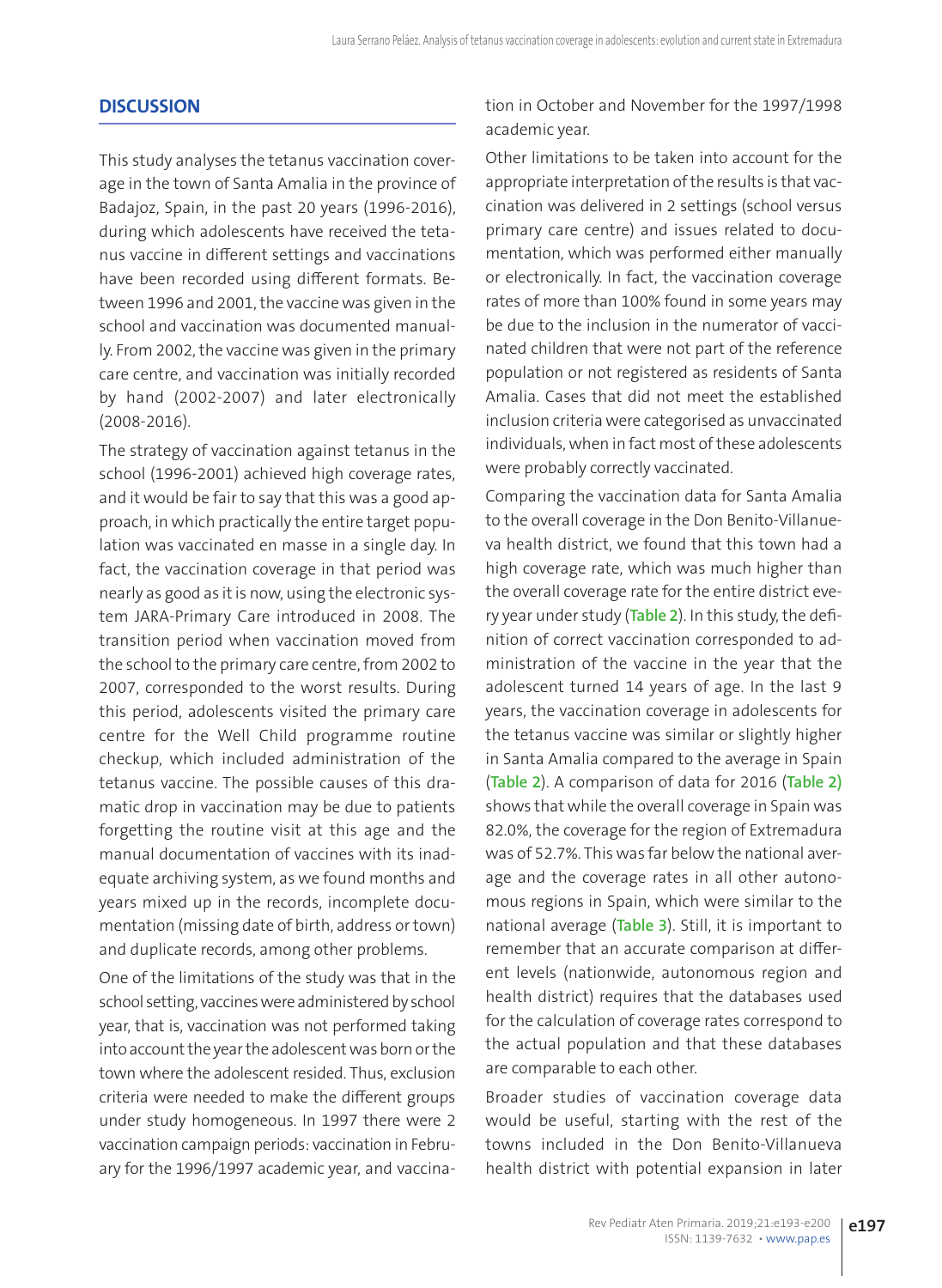| Table 2. Vaccination coverage rate for the Td vaccine in Extremadura and Spain, 2008-2016 <sup>11</sup> |       |       |      |      |      |      |      |      |      |
|---------------------------------------------------------------------------------------------------------|-------|-------|------|------|------|------|------|------|------|
| <b>Health district</b>                                                                                  | 2008  | 2009  | 2010 | 2011 | 2012 | 2013 | 2014 | 2015 | 2016 |
| Badajoz                                                                                                 | 105.7 | 100.0 | 26.0 | 20.8 | 59.1 | 36.8 | 39.5 | 34.3 | 41.9 |
| Merida                                                                                                  | 78.7  | 100.0 | 31.6 | 25.9 | 74.8 | 44.7 | 48.8 | 43.0 | 53.7 |
| Don Benito-<br>Villanueva                                                                               | 65.3  | 60.3  | 20.6 | 16.9 | 65.8 | 39.4 | 44.7 | 65.4 | 71.1 |
| Zafra-Llerena                                                                                           | 121.4 | 100.4 | 28.2 | 12.9 | 91.5 | 24.2 | 30.9 | 46.4 | 61.1 |
| Cáceres                                                                                                 | 93.5  | 95.6  | 70.2 | 25.5 | 66.1 | 40.5 | 37.4 | 41.1 | 57.0 |
| Coria                                                                                                   | 91.9  | 95.4  | 36.2 | 16.4 | 53.5 | 42.0 | 55.4 | 54.8 | 50.3 |
| Plasencia                                                                                               | 61.4  | 72.4  | 72.9 | 42.1 | 75.4 | 59.2 | 68.7 | 62.6 | 44.2 |
| Navalmoral                                                                                              | 77.0  | 48.3  | 57.7 | 40.3 | 60.9 | 51.2 | 45.2 | 37.7 | 65.3 |
| Extremadura                                                                                             | 88.7  | 88.3  | 40.5 | 24.1 | 68.1 | 40.9 | 44.4 | 45.7 | 52.7 |
| España                                                                                                  | 82.7  | 74.1  | 80.0 | 72.5 | 74.6 | 77.1 | 80.6 | 83.2 | 82.0 |

**Td:** low antigen load tetanus and diphtheria vaccine.

projects to other health districts, all with the aim of identifying the causes of these low coverage rates and guiding improvements in vaccination strategies so that the vaccination coverage rates will increase toward the national average. Although the electronic records system was introduced in the entire territory of Extremadura in 2008, there are substantial differences in vaccination coverage in all health districts and different years that cannot be explained (**Table 2**). In the 9 years that the electronic system has been in use (2008-2016), correct vaccination was achieved in half of the population of adolescents aged 14 years. These data were very similar across health districts. In all health districts, there were years with high vaccination coverage rates compared to others with very low rates, and there was no clear secular trend in any of them.

This low coverage should be a red flag for health care authorities and professionals about possible future trends. One of the possible reasons for this low coverage is the decline in the number of routine visits to the paediatrician performed in the context of the Well Child programme at age 14 years.

Some of the measures that could be implemented to prevent a low vaccine coverage rate for the booster dose are improved patient engagement strategies, such as administration on the vaccine during the routine visits scheduled in public health programmes, and urging medical and nursing staff to review the vaccination status and bring the patient up to date with vaccination in every visit, or to include alerts in the electronic health records, among other possible strategies to improve vaccination coverage. Coverage could also

| Table 3. Vaccination coverage for the Td vaccine in the autonomous regions of Spain, 2016 <sup>12</sup> |      |                     |      |  |  |  |
|---------------------------------------------------------------------------------------------------------|------|---------------------|------|--|--|--|
| Andalusia                                                                                               | 72.6 | Aragon*             | 88.0 |  |  |  |
| Asturias                                                                                                | 88.8 | Balearic Islands*   | 83.0 |  |  |  |
| Canary Islands                                                                                          | 73.0 | Cantabria           | 81.8 |  |  |  |
| Castilla y Leon                                                                                         | 84.7 | Castilla-La Mancha  | 84.1 |  |  |  |
| Catalonia                                                                                               | 96.4 | Valencian Community | 76.2 |  |  |  |
| Extremadura                                                                                             | 52.7 | Galicia             | 86.4 |  |  |  |
| Madrid                                                                                                  | 85.3 | Murcia              | 75.7 |  |  |  |
| Navarre                                                                                                 | 92.2 | Basque Country      | 84.3 |  |  |  |
| La Rioja                                                                                                | 92.2 | Ceuta               | 63.6 |  |  |  |
| Melilla                                                                                                 | 78,2 |                     |      |  |  |  |

**\***2014 coverage rates.

**Td:** low antigen load tetanus and diphtheria vaccine.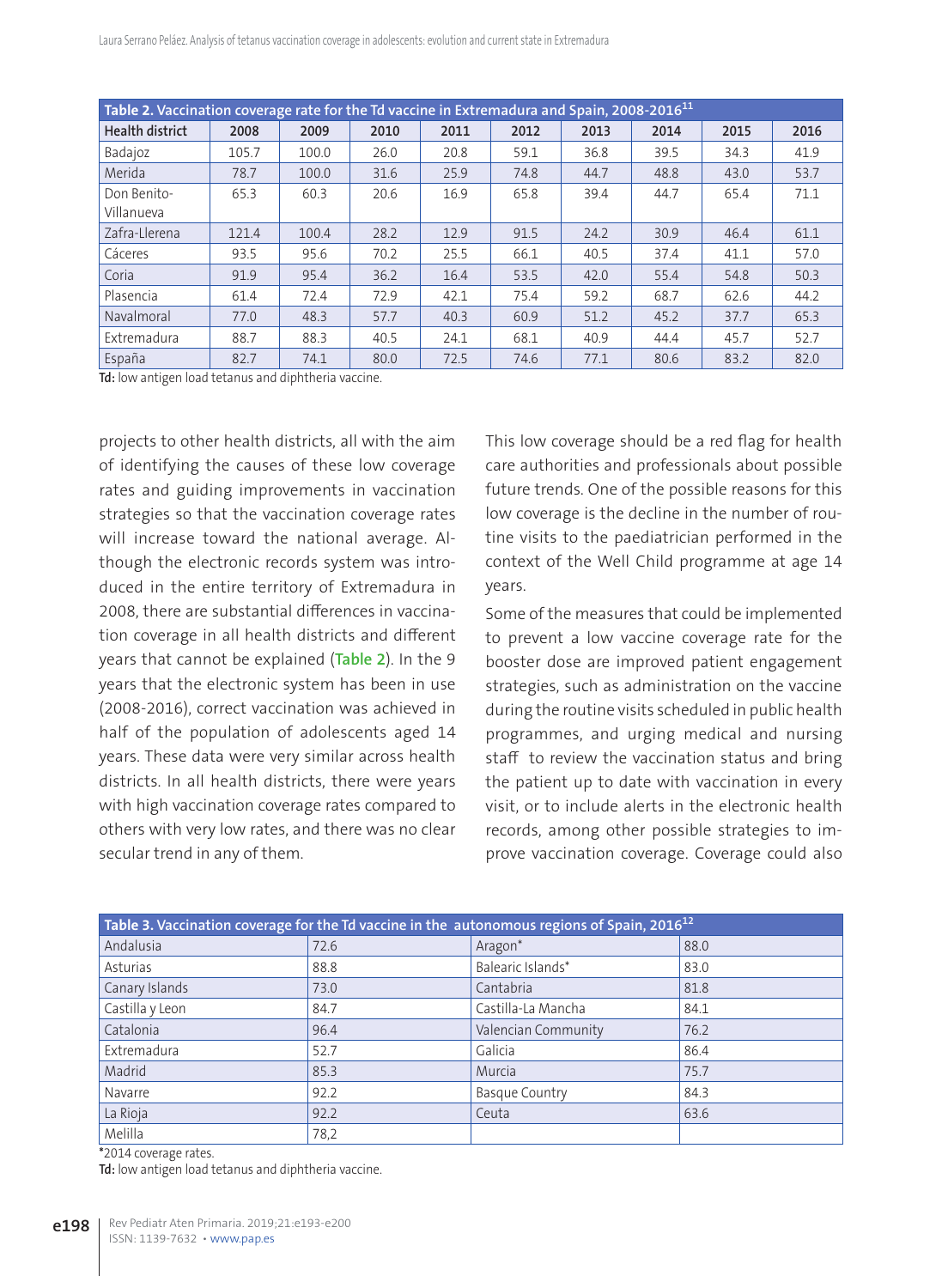improve if campaigns for vaccination against tetanus were once more implemented in the school setting, as is currently being done to immunise girls against human papillomavirus. On the other hand, it is important that primary care team members are aware of the importance of correct vaccination and that they perform it rigorously, documenting each administered dose of vaccine, each dose added or taken from the stock and the storage conditions in health care facilities. The subtraction of a dose of vaccine from the total stock count can be due to administration of the dose or to loss of doses due to failure of the cold chain or mishandling during vaccination, among other reasons, all of which need to be taken into account at the time of calculating vaccination coverage. It is important that both paediatric nurses and health care staff responsible for vaccines, pharmacists in the case of Extremadura, are aware and motivated enough to perform related duties rigorously. Specific training on vaccines is also essential in this regard.

Lastly, given the low vaccination coverage found in recent years in Extremadura (although not so in Santa Amalia) for the booster dose of tetanus vaccine scheduled for age 14 years, broader studies should be conducted to assess the situation and identify the actual reasons why coverage is this low compared to the national average. There is an obvious need for intervention and for change in vaccination strategies, efforts that are already underway.

Year 2017 was not included in the analysis because the Ministry of Health, Consumption and Social Welfare of Spain introduced a new system for calculating the vaccination coverage as agreed by the Committee of Public Health in October 2017.

#### **CONFLICTS OF INTEREST**

The author has no conflicts of interest to declare in relation to the preparation and publication of this study.

The contents of this article are based on the final practical project presented for the completion of the Certificate of Higher Education in Public Health (2017) of the School of Health Sciences and Social and Health Care of Extremadura, 2017, accredited by the Escuela Nacional de Sanidad (National School of Health), and the author is the sole individual responsible for the accuracy of the published data.

#### **ABBREVIATIONS**

**CAV-AEP:** Advisory Committee on Vaccines of the Asociación Española de Pediatría **• GVAP:** Global Vaccine Action Plan **• INE:** Instituto Nacional de Estadística **• Td:** low antigen load tetanus and diphtheria vaccine **• Tdap:** tetanus toxoid, reduced diphtheria toxoid and acellular pertussis vaccine **• WHO:** World Health Organization.

#### **ACKNOWLEDGMENTS**

I thank the following health care professionals for their valuable contributions both in conducting research and in reviewing the manuscript for publication: Adolfo Arias Senso, family physician at the CS de Santa Amalia; Teresa Gallego-Martín, pharmacist, biochemist, doctor in biomedical research and postdoctoral research fellow at the University of Pittsburgh (USA); Eulalio Ruiz Muñoz, physician with a certificate of higher education in public health at the General Directorate of Public Health of the Public Health System of Extremadura.

#### **REFERENCES**

- **1.** Grupo de trabajo recomendaciones Td 2017. Ponencia de Programa y Registro de Vacunaciones. Recomendaciones de utilización de vacunas Td. In: Ministerio de Sanidad, Servicios Sociales e Igualdad [online] [accessed 14/10/2019]. Available at [www.](http://www.mscbs.gob.es/profesionales/saludPublica/prevPromocion/vacunaciones/docs/TetanosDifteria_2017.pdf) [mscbs.gob.es/profesionales/saludPublica/prevPro](http://www.mscbs.gob.es/profesionales/saludPublica/prevPromocion/vacunaciones/docs/TetanosDifteria_2017.pdf) [mocion/vacunaciones/docs/TetanosDifteria\\_2017.pdf](http://www.mscbs.gob.es/profesionales/saludPublica/prevPromocion/vacunaciones/docs/TetanosDifteria_2017.pdf)
- **2.** Ponencia de Programa y Registro de Vacunaciones. Vacunación en adultos. Recomendaciones. Vacuna de difteria y tétanos. Actualización 2009. In: Ministerio de Sanidad y Consumo [online] [accessed 14/01/2019]. Available at [http://www.mscbs.gob.](http://www.mscbs.gob.es/profesionales/saludPublica/prevPromocion/vacunaciones/docs/TetanosDifteria_2009.pdf) [es/profesionales/saludPublica/prevPromocion/va](http://www.mscbs.gob.es/profesionales/saludPublica/prevPromocion/vacunaciones/docs/TetanosDifteria_2009.pdf) [cunaciones/docs/TetanosDifteria\\_2009.pdf](http://www.mscbs.gob.es/profesionales/saludPublica/prevPromocion/vacunaciones/docs/TetanosDifteria_2009.pdf)
- **3.** Torres MM, Ramos E, Bonillo A, Sánchez F. Estrategia de seguimiento de la vacunación antitetánica en adultos. [Vacunas. 2004;5:61-4.](https://www.elsevier.es/es-revista-vacunas-72-articulo-estrategia-seguimiento-vacunacion-antitetanica-adultos-S1576988704703660)